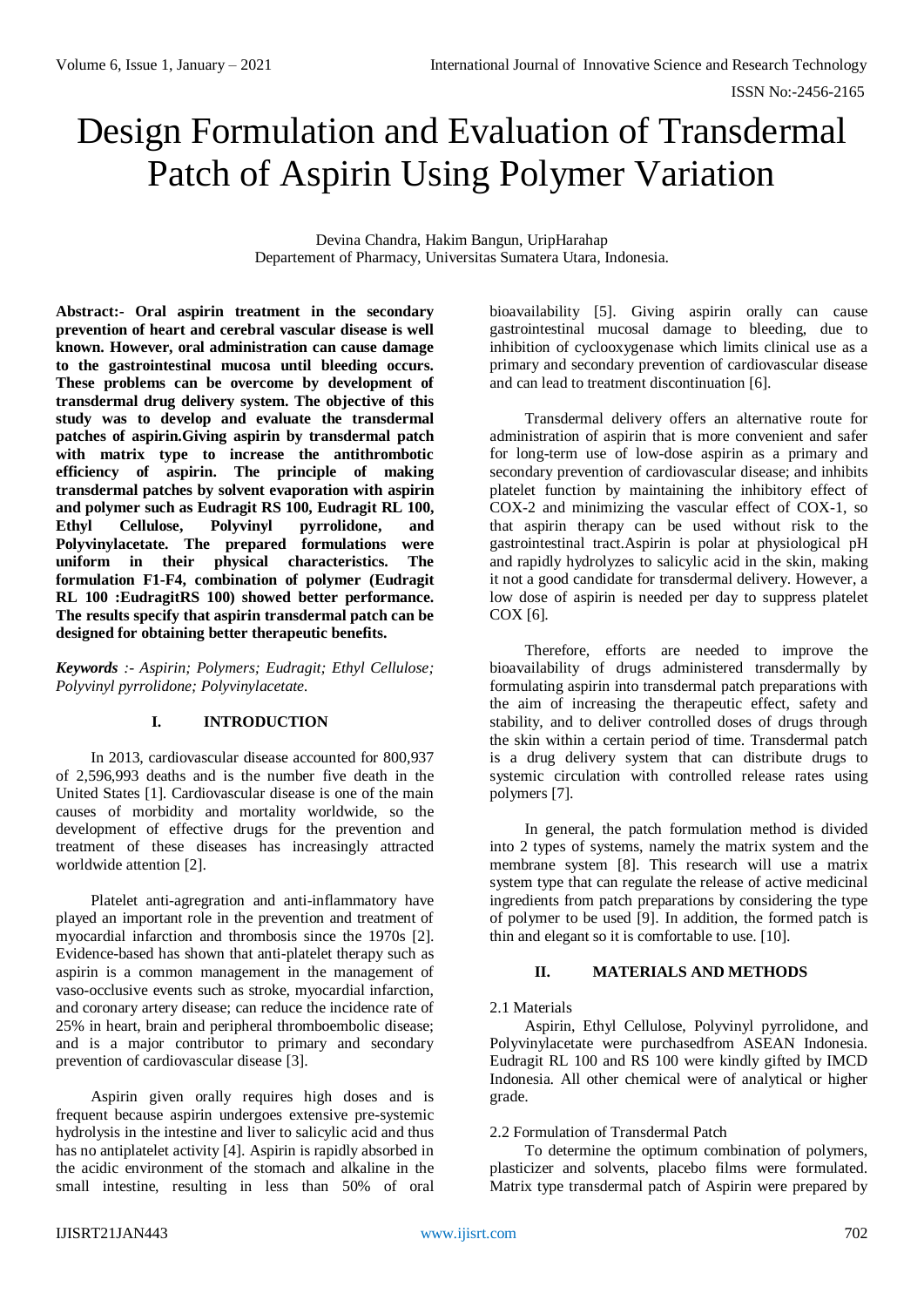### ISSN No:-2456-2165

solvent evaporation technique using different proportions of polymers like Eudragit RS 100, RL 100, Ethyl Cellulose, Polyvinyl pyrrolidone, and Polyvinylacetate in beaker glass, then add diethyl phthalate as plasticizer, while stirring using a magnetic stirrer for 2 hours. The mixture was prepared in a homogeneous dispersion, under slow stirring under magnetic stirrer for 2 hours. After that, it was poured in aluminum foil and dried at room temperature for 24 hours.

Table 1. Composition of Transdermal Patch

| Formulati      | Dru   | Polyme     | Rati     | <b>Plasticiz</b> | <b>Solve</b> |
|----------------|-------|------------|----------|------------------|--------------|
| on Code        | g     | r          | $\Omega$ | er (w/w)         | nt           |
|                | (w/w) |            |          |                  |              |
|                |       |            |          |                  |              |
| F1             | 30    | ERL        | 3:1      | Propylen         | Ethan        |
|                |       | 100:       |          | e glycol         | ol           |
|                |       | <b>ERS</b> |          |                  |              |
|                |       | 100        |          |                  |              |
| F2             | 30    | ERL        | 3:1      | Diethyl          | Ethan        |
|                |       | 100:       |          | Phthalate        | ol           |
|                |       | <b>ERS</b> |          |                  |              |
|                |       | 100        |          |                  |              |
| F <sub>3</sub> | 30    | ERL        | 1:0      | Propylen         | Ethan        |
|                |       | 100:       |          | e glycol         | ol           |
|                |       | <b>ERS</b> |          |                  |              |
|                |       | 100        |          |                  |              |
| F <sub>4</sub> | 30    | ERL        | 1:0      | Diethyl          | Ethan        |
|                |       | 100:       |          | Phthalate        | ol           |
|                |       | <b>ERS</b> |          |                  |              |
|                |       | 100        |          |                  |              |
| F <sub>5</sub> | 30    | EC:        | 3:1      | Propylen         | Ethan        |
|                |       | <b>PVP</b> |          | e glycol         | ol           |
| F <sub>6</sub> | 30    | EC:        | 3:1      | Diethyl          | Ethan        |
|                |       | <b>PVP</b> |          | Phthalate        | ol           |
| F7             | 30    | PVA:       | 1:0      | Propylen         | Ethan        |
|                |       | <b>PVP</b> |          | e glycol         | ol           |
| F8             | 30    | PVA:       | 1:0      | Diethyl          | Ethan        |
|                |       | <b>PVP</b> |          | Phthalate        | ol           |

#### 2.3 Evaluation of Transdermal Patch

All the prepared transdermal patches were evaluated by the following parameters:

# a. Physical appearance

All the prepared patches were visually inspected for color, clarity, entrapment of any air bubble, flexibility andsmoothness.

#### b.Thickness

Thickness of the patch was measured by using screw micrometer at five different points and average thickness was determined.

#### c. Weight variation

5 patches from each formulation were weighed individually and the average weight was calculated. The individualweight should not deviate significantly from the average weight.

#### d.Folding endurance

#### e. Moisture content

The patches were accurately weighed and kept in a desiccator containing calcium chloride 24 hrs. Then theconcluding weight was noted. It can be calculated by following formula

$$
\% \text{ Moisture content} = \frac{\text{Initial Weight} - \text{Final Weight}}{\text{Final Weight}} \times 100\%
$$

#### f. Drug content

A specified area 2x2 of patch was dissolved in mixtureof ethanol. It was closed and magnetic stirrer for 24 hours in a shaker. The resulting solutionwas filtered and the amount of drug present in the filtered was determined by using UV-VIS spectrophotometer at 528 nm.

Organoleptic properties of the drug were found within limits as shown in Table 2.

|  |  | Table 2: Organoleptic Properties of Transdermal Patch |  |
|--|--|-------------------------------------------------------|--|
|  |  |                                                       |  |

| <b>Formulation</b> | Color        | <b>State</b> |          |
|--------------------|--------------|--------------|----------|
| Code               |              |              |          |
| F1                 | Transparent  | Less         | Odorless |
|                    |              | Crystalline  |          |
| F2                 | Transparent  | Less         | Odorless |
|                    |              | Crystalline  |          |
| F <sub>3</sub>     | Transparent  | Less         | Odorless |
|                    |              | Crystalline  |          |
| F4                 | Transparent  | Less         | Odorless |
|                    |              | Crystalline  |          |
| F <sub>5</sub>     | White to off | More         | Odorless |
|                    | white        | Crystalline  |          |
| F <sub>6</sub>     | White to off | More         | Odorless |
|                    | white        | Crystalline  |          |
| F7                 | White to off | More         | Odorless |
|                    | white        | Crystalline  |          |
| F8                 | White to off | More         | Odorless |
|                    | white        | Crystalline  |          |

The formulated patch at F1 until F4 were found to be transparent, smooth, uniform, less crystalline and odorless, while F5 until F8 were found to be white, uniform, more crystalline and odorless. All formulated patches were found free from entrapment of air bubble.

The thickness of the transdermal patches for 8 different polymer ratio varied from 0.154±0.005 to 0.182±0.002 mm. Low standard deviation values indicates that all the prepared patches were are nearly uniform thickness. The results are given in table 3.

The weight of the transdermal patches for 8 different polymer ratio varied from 67.133±0.208 mg to  $68.633\pm0.208$  mg. The variation in weight uniformity of the